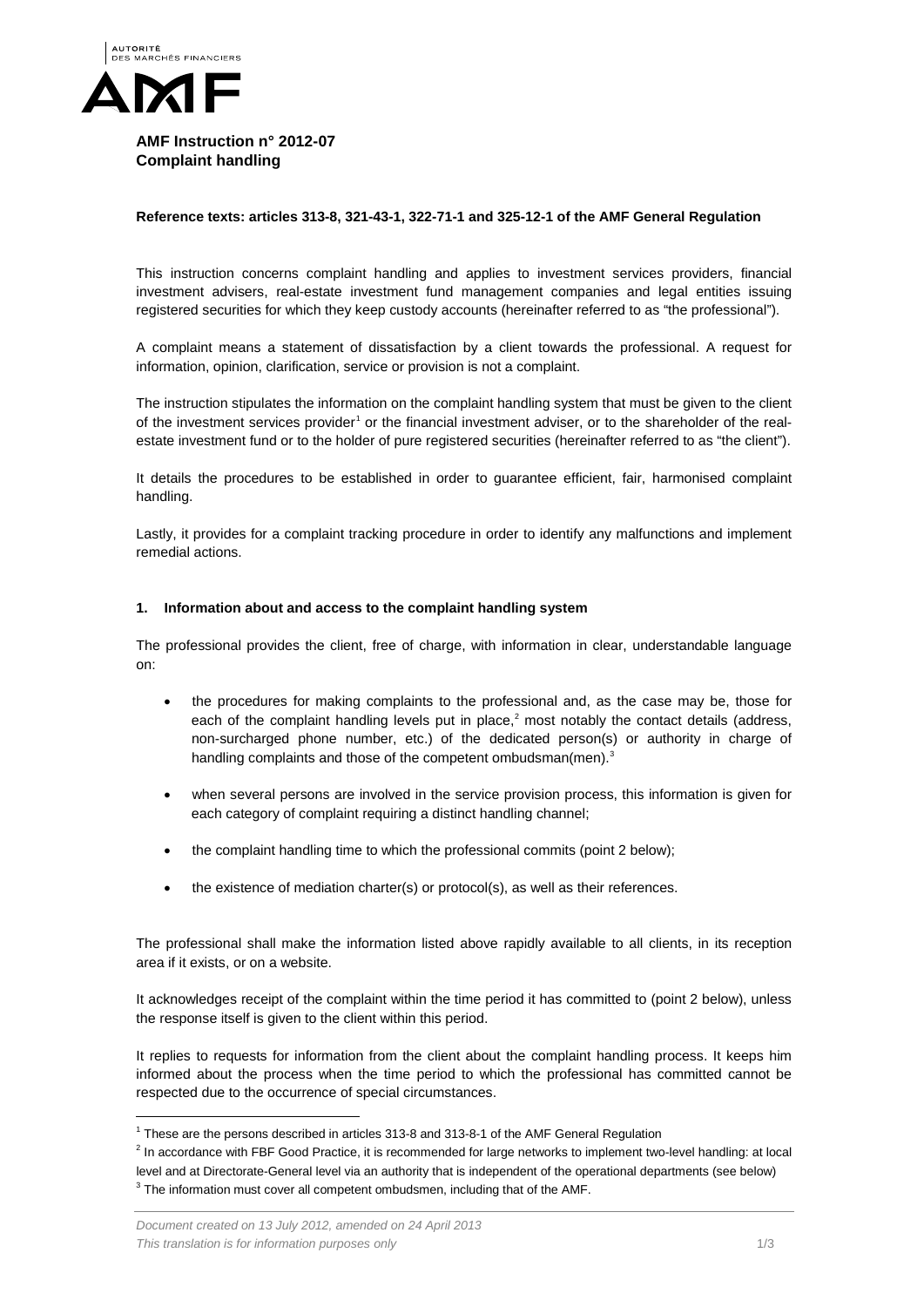

In the event that the complaint is rejected or not satisfied in full or in part, the professional specifies the avenues of appeal in its response to the client, in particular the existence and contact details of the competent ombudsmen. <sup>3</sup>

The professional must avoid all confusion, in particular in the names of departments or in the letters set to the client, between the professional's own complaint handling departments and the independent mediation system.

When the professional uses direct marketers or tied agents or delegates (hereinafter referred to as "persons acting on behalf of the professional" or "persons acting on its behalf"), it ensures that the information given to the client by these persons is of equivalent standard to that given to its own clients.

As access to the complaint handling system is free of charge, no specific pricing may be applied to the client for handling his complaint.

## **2. Organisation of complaint handling**

The professional must have the necessary resources and procedures to identify letters, telephone calls and emails of complaint and to define the channels for handling them.

It must ensure that the staff member(s) in contact with the client or who receive his requests are adequately trained to identify the complaints received clearly and to use the complaint handling channel(s) appropriately.

The professional puts in place a complaint handling organisation which:

- allows the client to make his complaint to his usual contact person and, if he has not received a satisfactory response from this person, to a dedicated complaint handling authority that is distinct from operational departments, insofar as the extent or the size of the professional's structure so permits.[4](#page-0-3)
- when several complaint handling channels exist,<sup>[5](#page-1-0)</sup> clearly determines:
	- the professionals or departments or, as the case may be, the persons acting on behalf of the professional, who are competent to deal with the complaint or, failing this, a single point of entry to which the client can address his complaint and which will pass it on to the competent person and will ensure the response is transmitted;
	- the procedures for transmission between the professionals and departments or, as the case may be, the persons acting on behalf of the professional, of the complaints sent by mistake to a non-competent person;
- allows the handling times communicated to the client to be respected, that is:
	- a maximum of ten business days from receipt of the complaint to acknowledge receipt. unless the response itself is given to the client within this time period;
	- a maximum of two months between the date of receipt of the complaint and the date on which the response is sent to the client, unless duly-justified special circumstances occur;

<span id="page-1-1"></span><sup>&</sup>lt;sup>4</sup> This complaint handling channel could be organised transversally between the professionals or departments concerned or, as the case may be, the persons acting on behalf of the professional who is likely to be held responsible for the object of the complaints.

<span id="page-1-0"></span><sup>&</sup>lt;sup>5</sup> Several complaint handling channels coexist when more than one professional is involved in the transaction subject to complaint, in particular when CIS are marketed within a bank network.